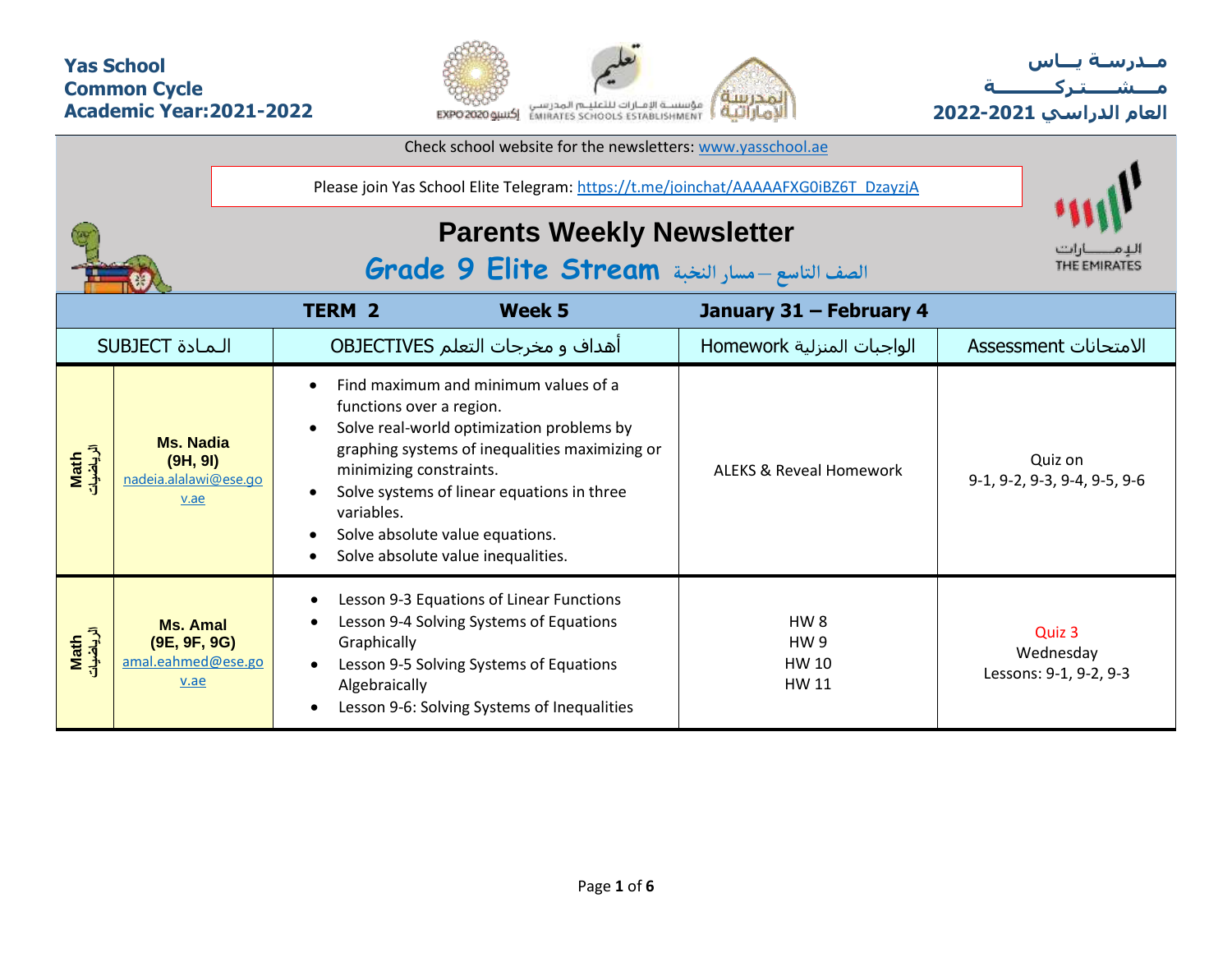| English<br>اللغة الإنجليزية | Mr. Muhammad (9E, 9F)<br>muhammad.tahir@ese.g<br>ov.ae<br>Ms. Eman | <b>Grade 9 New Interactions 2</b><br>Term 2 (Chapter 4 Get Up, Get Out, Get Moving!)<br>Lessons:<br>(Topics LS: Speaking 3 : Research and Present)<br>(Topics RW: writing 1 & 2: Summarizing Opinions/<br><b>Being an Individual or a Team)</b><br>(Literature Book: L 5-6 Character Development in<br><b>Robinson Crusoe))</b><br>(Self-paced: chapter 3 reading and practice)<br><b>Learning Objectives:</b><br>Lexis: Reviewing words and phrases related to<br>sports training<br><b>Listening:</b> Listening to a conversation about<br>sports results for specific information.<br><b>§Speaking: Discussing the popularity of apps</b><br>and virtual games.<br>Writing Writing the summary of a letter.<br>Writing a letter to the editor of a sports | <b>Achievements</b><br><b>Offline Tasks:</b><br>• Activities assigned via<br>Classkicks/padlet/Wizer.<br>Assignment 1/2/3 on<br>LMS.<br>lesson 7-8 literature<br>Writing stage 3 practice.<br><b>During the session Tasks:</b> | Listening Task (ESE)<br><b>Self-study paced</b><br>literature chapter 3<br>Quiz. $\odot$ |
|-----------------------------|--------------------------------------------------------------------|--------------------------------------------------------------------------------------------------------------------------------------------------------------------------------------------------------------------------------------------------------------------------------------------------------------------------------------------------------------------------------------------------------------------------------------------------------------------------------------------------------------------------------------------------------------------------------------------------------------------------------------------------------------------------------------------------------------------------------------------------------------|--------------------------------------------------------------------------------------------------------------------------------------------------------------------------------------------------------------------------------|------------------------------------------------------------------------------------------|
|                             | (9H, 9I, 9G)<br>eman.soliman@ese.gov.ae                            | publication in response to the text.<br><b>Critical thinking: Thinking critically about</b><br>$\bullet$<br>excerpts from the reading passage<br><b>Functional/ skill language: Summarizing</b><br>opinions.<br>Search and documentation: Researching and<br>finding out about what apps or virtual games<br>are popular among young people or<br>classmates.<br><b>Lexis: {sports and leisure activities}</b><br>Unethical behavior, performance-enhancing<br>substances, international cooperation, moral<br>development, media, sponsorship, badminton,<br>cricket, ice hockey, kitesurfing, squash, basketball,<br>hockey, judo, rugby, wing suiting.                                                                                                    | <b>Activities allocated on</b><br>different e-tools:<br>WordWall, Padlet,<br>Quizziz, Nearpod,<br>Mentimeter, Wizer,<br>classkicks, ISL, etc.<br>MyOn: practice reading.                                                       | <b>Weekly Quiz</b>                                                                       |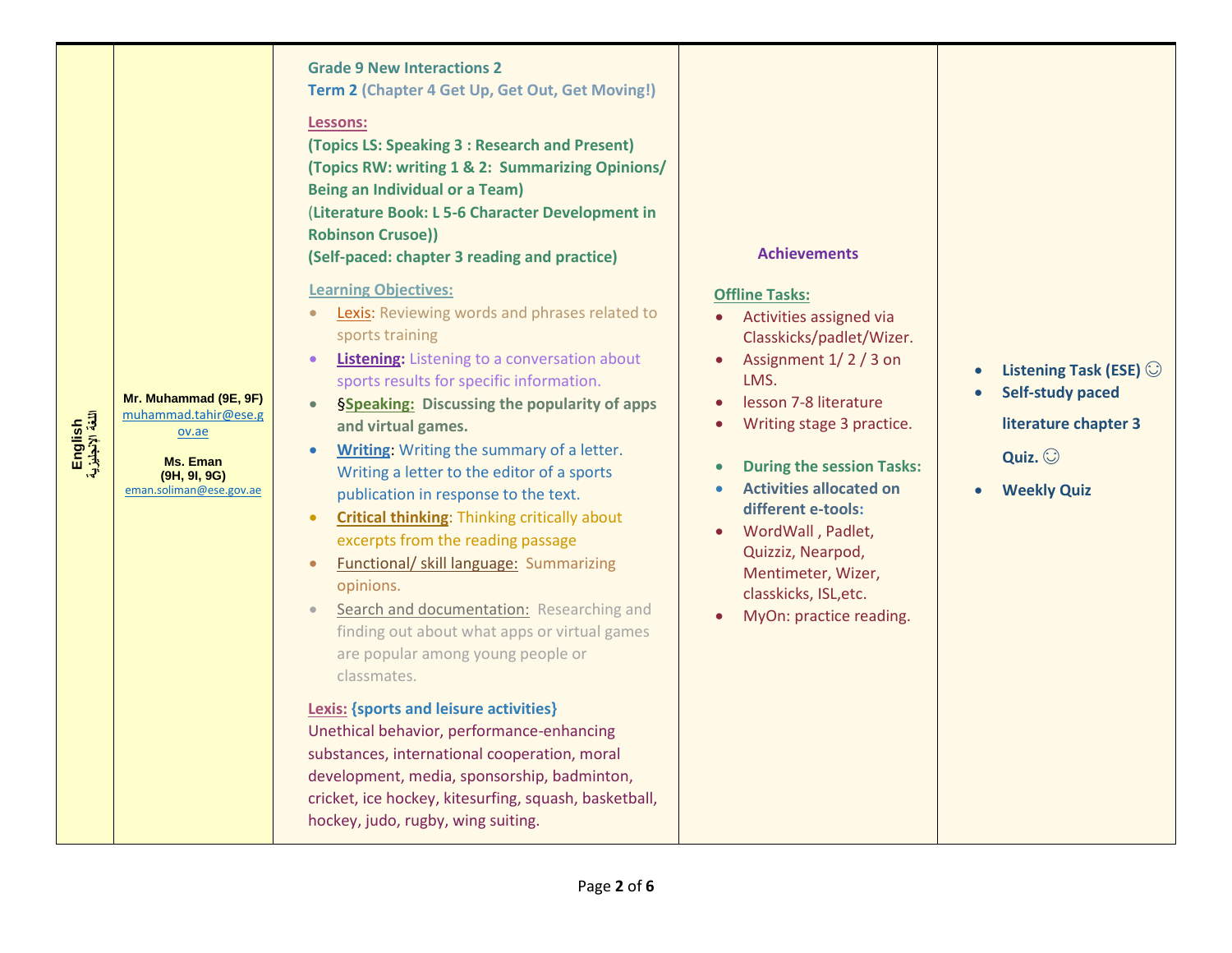| Biology<br>الأحياء    | <b>Ms. Abiola</b><br>Abiola.Dosumu@moe.g<br>ov.ae     | <b>Unit 1: Ecology</b><br><b>Module 2: Principle of Ecology</b><br><b>Lesson 2: Flow of Energy in an ecosystem</b><br>Lesson Objectives: Students will be able to:<br>$\checkmark$ Create and/or use models to explain the<br>transfer of energy through the food web of a<br>community.<br>Analyze data about species distributions to<br>$\checkmark$<br>make predictions about the availability of<br>resources.<br>Make predictions about the energy distribution<br>✓<br>in an ecosystem based on the energy available<br>to organisms. | <b>Homework on Inspire Science</b> | <b>Weekly Quiz</b><br>on LMS                          |
|-----------------------|-------------------------------------------------------|----------------------------------------------------------------------------------------------------------------------------------------------------------------------------------------------------------------------------------------------------------------------------------------------------------------------------------------------------------------------------------------------------------------------------------------------------------------------------------------------------------------------------------------------|------------------------------------|-------------------------------------------------------|
| Physics<br>الفیزیاء   | Mr. Bibin<br>bibin.kuriakose@ese.<br>gov.ae           | Two Dimensional Forces: Equilibrium in Two<br>Dimensions.<br>Two Dimensional Forces: Forces on Inclined<br>Plane.<br>Two Dimensional Forces: Calculating Forces on<br>Inclined Plane.<br>Force Equilibrium.                                                                                                                                                                                                                                                                                                                                  | Homework on LMS                    | <b>Weekly Quiz</b><br>on Thursday the 4 <sup>th</sup> |
| Chemistry<br>الكلعلاء | <b>Ms. Amrutha</b><br>amrutha.narakath@e<br>se.gov.ae | <b>Chapter 3: Mass Relationships in chemical</b><br>reactions<br>1. Balance chemical equations using<br>stoichiometric coefficients (section 3.7)<br>2. Determine amounts of reactants required or<br>product formed using stoichiometry (section<br>3.8)<br>Identify the limiting reactants in a chemical<br>3.<br>reaction (section 3.9)<br>4. Calculate theoretical yield, actual yield and<br>percent yield of a reaction (section 3.10)                                                                                                 | <b>Homework on Inspire Science</b> |                                                       |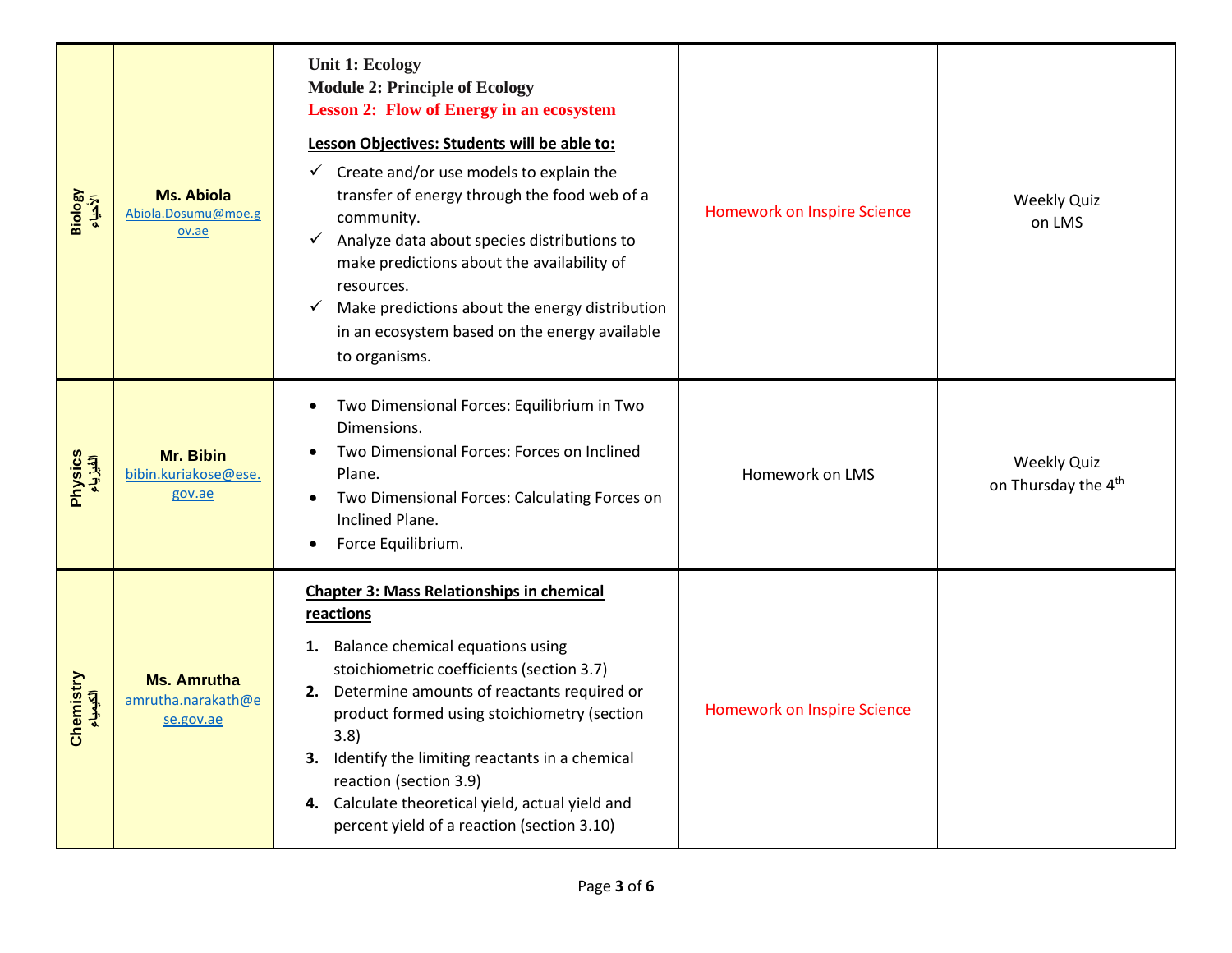| Arabic<br>اللغة العربية                                                                                         | المعلم سامر (بنين)<br>samir.barahmeh@e<br>se.gov.ae     | رحلة ابن بطوطة للصين<br>•     كتابة الشخصية القيادية الناجحة                                                                                     | متابعة الواجبات عبر التيمز.<br>التواصل الدائم مع المعلم.                       | <u>امتحان محادثة يوم الاثنين في أحد</u><br>الموضوعات التالية<br>1. بر الوالدين<br>2. مرض السكري<br>3. التمريض المهنة الإنسانية<br>الأولسي      |  |  |  |  |
|-----------------------------------------------------------------------------------------------------------------|---------------------------------------------------------|--------------------------------------------------------------------------------------------------------------------------------------------------|--------------------------------------------------------------------------------|------------------------------------------------------------------------------------------------------------------------------------------------|--|--|--|--|
| Arabic<br>اللغة العربية                                                                                         | المعلمة شيخة (بنات)<br>shaikha.alzeyoudi@m<br>oe.gov.ae | رحلة ابن بطوطة للصين<br>$\bullet$<br>كتابة الشخصية القيادية الناجحة<br>$\bullet$<br>الافعال التي تنصب مفعولين ليس أصلهما مبتدأ وخبر<br>$\bullet$ | متابعة الواجبات عبر التيمز.<br>التواصل الدائم مع المعلمة.<br>$(050 - 6708902)$ | التحضير اليومي للدروس<br>ختبار يومي بالدرس الجديد                                                                                              |  |  |  |  |
| التربية الإسلامية<br>Islamic Studies                                                                            | المعلمة نوف<br>nouf.kazim@ese.gov.<br>ae                | درس الإمام مسلم                                                                                                                                  | الانتهاء من حل دروس الكتاب                                                     | آخر موعد لتسميع الآية من سورة<br>الحجرات 14-18<br>و الحديث في درس للمجتمع رجاله و<br>نساؤه و يكون في الحصة الثانية من<br>المادة على حسب الجدول |  |  |  |  |
| Social<br>Studies +<br>ME                                                                                       | المعلمة أمل<br>amal.almehri@ese.go<br>v.ae              | الإمارات و الاقتصاد المعرفي                                                                                                                      | حل أنشطة LMS                                                                   |                                                                                                                                                |  |  |  |  |
|                                                                                                                 | المعلم سامر (9G)<br>samir.ali@ese.gov.ae                | <b>Advancing 3D Modeling Skills</b>                                                                                                              | <b>Activities on LMS</b>                                                       | <b>None</b>                                                                                                                                    |  |  |  |  |
| <b>Computer Science</b><br>علوم الكومبيوتر                                                                      | المعلمة شيماء (1-9)<br>Shayma.Habboush@ese.<br>gov.ae   | <b>Chapter 3: Principals of Computer Aided Design</b><br>Section-1 Advancing 3D Modeling Skills                                                  | <b>LMS Activities</b>                                                          | <b>None</b>                                                                                                                                    |  |  |  |  |
|                                                                                                                 | المعلمة مجد<br>(9E, 9F, 9H)<br>majd.alashouri@ese.gov.a | <b>Advancing 3D modelling skills</b>                                                                                                             | <b>LMS Activities</b>                                                          |                                                                                                                                                |  |  |  |  |
| الفنون البصرية Visual Art<br>المعلمة جيهان + المعلمة فاتن<br>gehan.elhawy@ese.gov.ae<br>Faten.Koussa@ese.gov.ae |                                                         | درس الصين في فنوننا                                                                                                                              |                                                                                | قراءة الدرس من خلال كتاب الطالب                                                                                                                |  |  |  |  |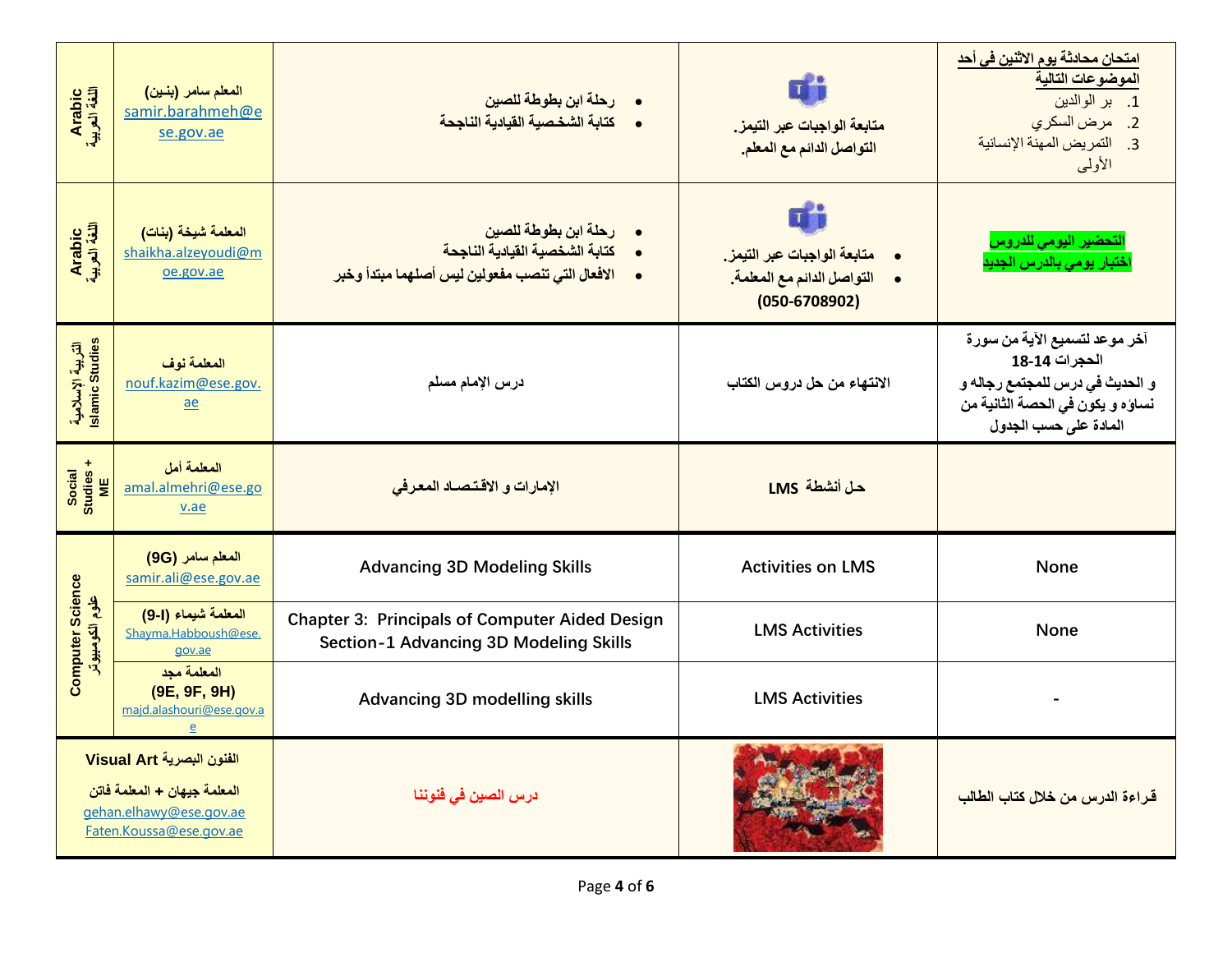| <b>Drama</b><br>$rac{3}{2}$                              | المعلم محمود صابر (بنين)<br>mahmoud.hmohamed@e<br>se.gov.ae  | كوميديا ديلارتى                                                                                                                                                                                                                                                                                                                                                                  |                             |  |
|----------------------------------------------------------|--------------------------------------------------------------|----------------------------------------------------------------------------------------------------------------------------------------------------------------------------------------------------------------------------------------------------------------------------------------------------------------------------------------------------------------------------------|-----------------------------|--|
| Music<br>موسیقی                                          | المعلم سلمان (بنين)<br>Selmen.zenned@ese.g<br>ov.ae          | الفرق الموسيقية أنواعها ومكوناتها (2)                                                                                                                                                                                                                                                                                                                                            |                             |  |
|                                                          | (بنات) المعلمة رحمه<br>Rahma.Mehrez@ese.q<br>ov.ae           | تدوين إيقاع و عزفه 2                                                                                                                                                                                                                                                                                                                                                             |                             |  |
|                                                          | <b>Mr. Wassim</b><br>(Boys)<br>wassim.khouaja@ese.<br>gov.ae | <b>ATHLETICS:</b><br><b>Hurdles</b>                                                                                                                                                                                                                                                                                                                                              | <b>SELF LEARNING IN LMS</b> |  |
| التربية الصحية والرياض<br>Physical & Health<br>Education | <b>Ms. Sabiha (Girls)</b><br>sabiha.alkerwi@moe.go<br>v.ae   | long jump<br>Performs an effective<br>approach and a competent take-off for the<br>long jump                                                                                                                                                                                                                                                                                     | <b>SELF LEARNING IN LMS</b> |  |
| Mandarin<br>البرنامج الصيني                              | Mr. Yi Zeng (Boys)<br>Yi.Zeng@ese.gov.ae                     | Be Able to identify activities in Mandarin Chinese. 打篮球<br>1.<br>Play basketball、打网球 play tennis、打乒乓球 play Ping<br>pong、唱歌 sing、跳舞 dance、弹钢琴 play piano、<br>画画儿 paint、踢足球 play football、游泳 swim.<br>2. Be Able to make comment on how someone is doing<br>something, using V+得+adj. Example: 你弹得真好。<br>3. To Know about Chinese culture and Chinese New Year's<br>knowledge      | LMS-LESSON2-TASK1           |  |
|                                                          | <b>Ms. Li Shuai (Girls)</b><br>Shuai.Li@ese.gov.ae           | Be Able to identify activities in Mandarin Chinese.打篮球<br>1.<br>Play basketball、打网球 play tennis、打乒乓球 play Ping<br>pong、唱歌 sing、跳舞 dance、弹钢琴 play piano、<br>画画儿 paint、踢足球 play football、游泳 swim.<br>Be Able to make comment on how someone is doing<br>2.<br>something, using V+得+adj. Example: 你弹得真好。<br>To Know about Chinese culture and Chinese New Year's<br>3.<br>knowledge | Lms-lesson2-task1           |  |